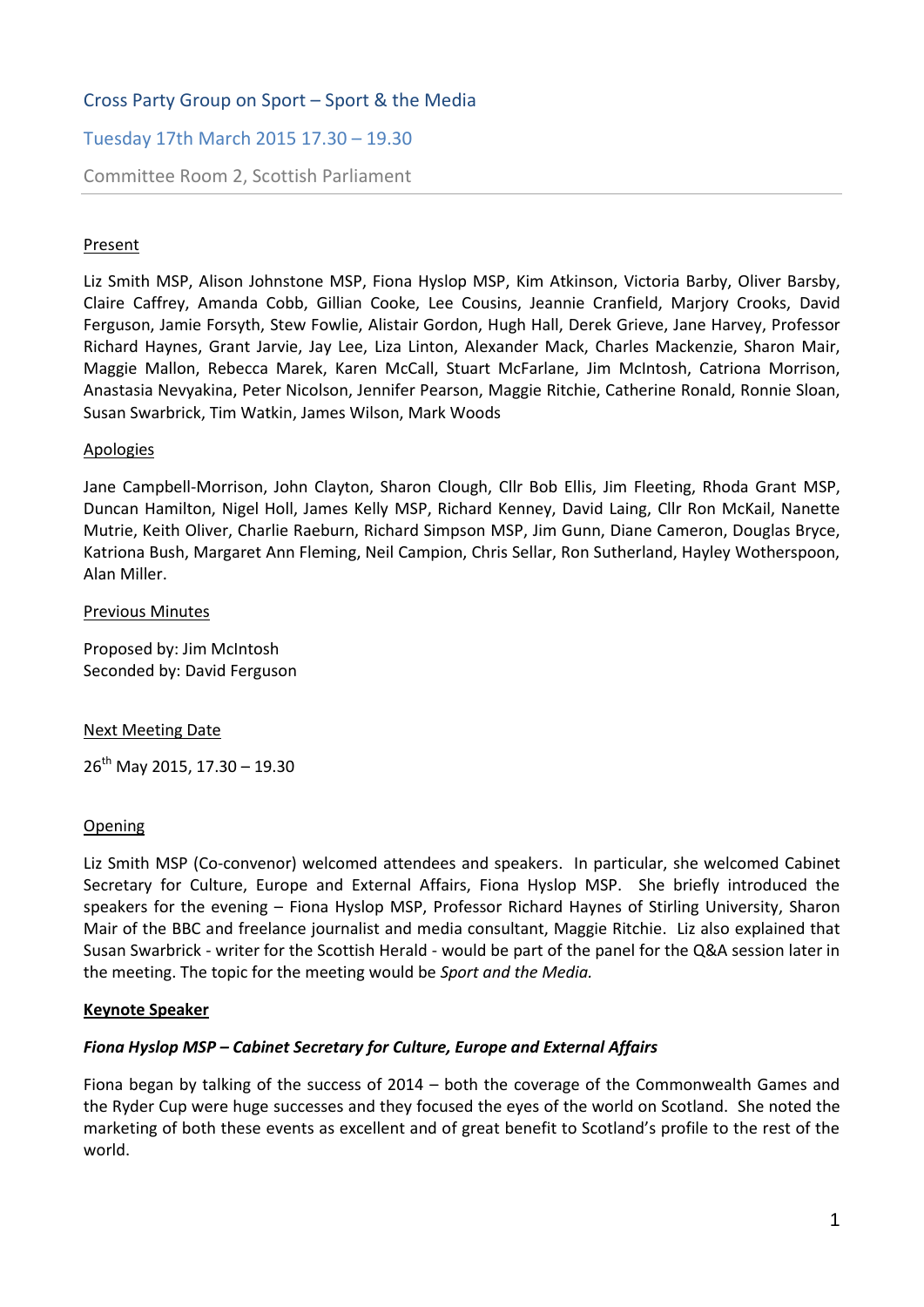She pointed to the success of the media Modern Apprenticeship with Sunset and Vine, which allowed a number of young people to be part of the Games broadcasting initiative, giving them experience of what's involved in broadcast at a an International sports event, upskilling them for the future.

The Cabinet Secretary highlighted too, that broadcasting/media has a huge role to play in participation. She asked the group to consider if there is demand for more coverage of sport at both youth and the lower levels of sport?

She continued, suggesting that there may be more opportunities for sport with the growth of local TV – it is likely that what is currently just Edinburgh and Glasgow coverage with STV, will extend to Aberdeen and Inverness. More local coverage in the future could have the potential to more directly inspire participation in local communities. The opportunity for broadcasting to promote both role models and sporting opportunities is key.

The Minister drew the group's attention to the [BBC Charter Renewal](http://www.telegraph.co.uk/news/bbc/11385353/BBC-Trust-boss-public-must-have-say-in-charter-renewal.html) consultation – she suggested that attendees may wish to influence the Charter. It will give people the opportunity for people to have a say in Scottish content; what is public service broadcasting? What are its responsibilities?

She also highlighted an opportunity via [Ofcom's strategic](http://media.ofcom.org.uk/news/2015/digital-comms-review/) review  $-$  an opportunity to look at the strategic role of Ofcom in Scotland. The Scottish Government will be able to appoint a member to Ofcom's board.

Fiona then turned to the topic of equality, explaining that tackling inequalities is a big issue for this Scottish Government – this applies especially in this context, to coverage of women's sport. In this case – improving broadcasting and press coverage is key.

She summarised by re-iterating where she saw the greatest opportunity for sports' media and broadcasting: through increasing local TV coverage, getting involved in the BBC Charter renewal and Ofcom's review. She also noted 3 areas of potentially greatest impact: focusing on a few things to make a difference, utilising the power of public opinion and the appetite of young people to embrace sport.

# **Speaker**

# *Richard Haynes – Professor of Communications, Media and Culture, University of Stirling*

Richard began by discussing historical trends. He explained that for most people, most of the time, sport means TV sport.

He continued, noting that the BBC has a long history of sport coverage – when they began covering sport, they saw their role as the promotor of sport. It was based around a basic pyramid model with experts (commentators) at the top, fans in the middle (those engaged in sport), and at the bottom, the general viewer (the family audience). The focus for commentators was the bottom of the pyramid – the family audience – as they moved up the pyramid through participating in sport and increasing their knowledge. The aim was engaging the bottom tier of the pyramid so that in the end, some of them would move up the pyramid. He noted that nowadays this is largely no longer the case and the target audience is the committed fan who is already engaged.

Richard highlighted that television increasingly brings lots of money to sport, especially football. This has had the knock-on effect of reducing coverage of a wider range of sports. Sport brings a ready-made audience to TV.

As a result of this he questioned how sport can find a place within modern day media, particularly women's sport. He drew on a few examples eg 46% of Daily Record readership is female but its sports coverage is targeted at the male audience. Even despite the recent success of Scottish women's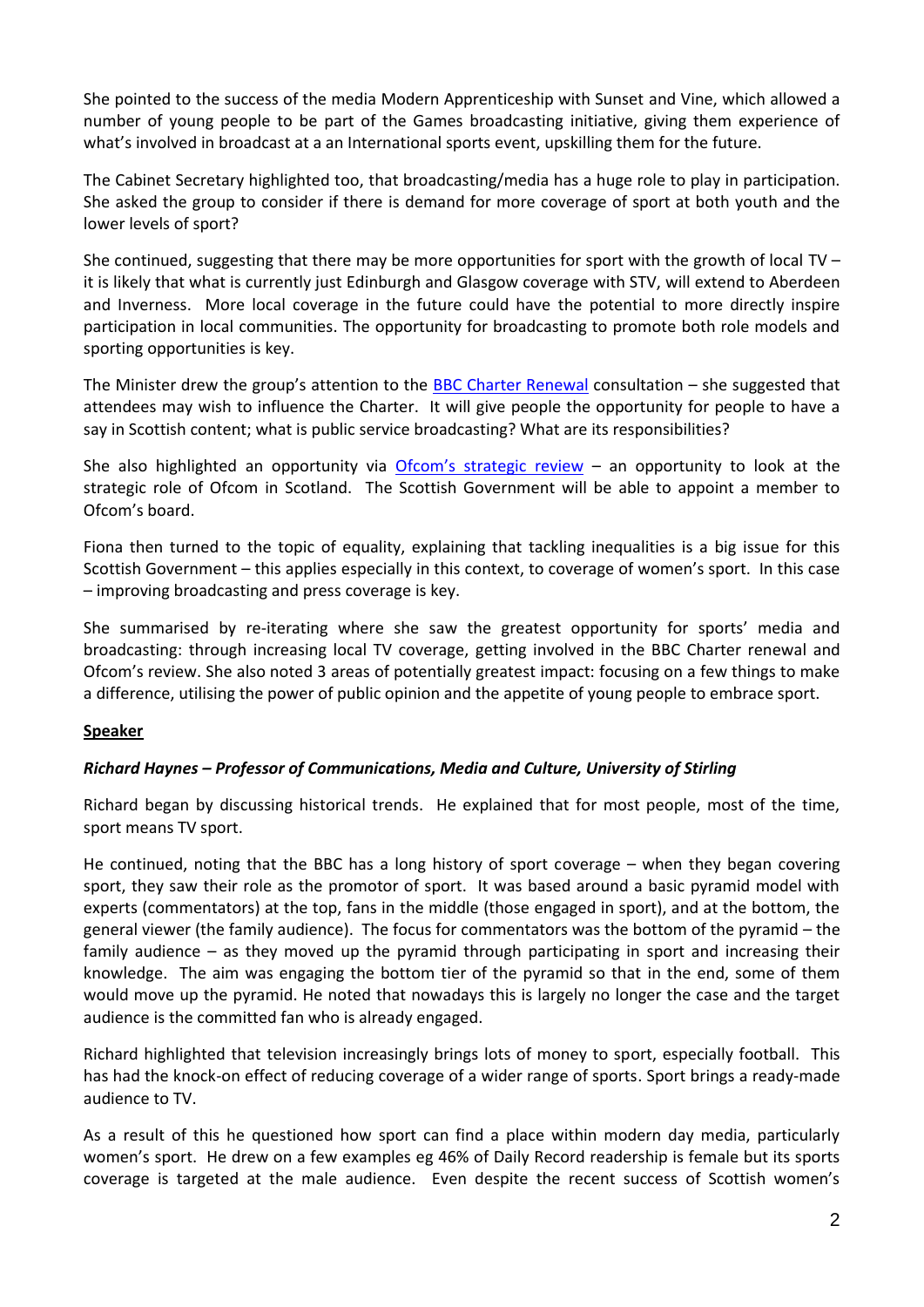football, there was no coverage of women's football. Netball coverage was also very poor. In a recent Herald weekend supplement only one article related to women's sport. From another angle, he highlighted that just 10% of sports journalists in the UK are women – it's perceived to be a difficult place for women to work. Richard gave the example too of the Sky Sport News team - they have a 70:30 ratio split of male to female presenters. He did note however, that women fair better in sport broadcasting in Scotland.

Investment-wise, Richard drew on the Women's Sport and Fitness Foundation research that just 0.4% of sport investment goes towards women's sport.

Richard talked of how the visibility of female sports stars in Scotland is very low. Eg Jen McIntosh is Scotland's all time highest female medal winner at the Commonwealth Games but is she as well-known as she should be? Our women sport stars should be celebrated more widely but they're not.

In terms of impact, he explained that there is no robust evidence that suggests a link between the impact of role models and participation; at most they can help in creating a 'halo' effect but this is generally not sustainable. A bigger question is, how can we better sustain this?

Richard noted that the Commonwealth Games in Glasgow resulted in a marked surge in cycling, especially since London 2012 and Glasgow 2014. This was largely inspired by the visibility of cycling and shows that increased visibility of a sport may help to inspire increased interest and participation.

Richard talked about the massive opportunity that the internet presents for sports coverage through networked media. With traditional media in chronic decline (the average age of a newspaper reader is 50), young people are getting the majority of their news online.

What network media has done is transform relationships between sports, its stars, participants and fans. It's a platform that allows instant communication from few to many and has seen the rise of several online communities. It's allowed for technological developments, like apps, to be a common means of how people train and get tips on being active, eg 'Map my Run'. The role of the sports audience as producers of content is now also huge. It does have its pitfalls, but largely, there are more opportunities than challenges. In particular it's a great platform for sport stars to engage with their audience and may present new opportunities for these "sports mentors" to encourage, inspire and support new participants.

Richard suggested that key to growing the use of internet sport would be financial support and training. At the moment eg livestreaming is quite an expensive option for many and to deliver it, specialist skills need to be in place.

# **Speaker**

### *Sharon Mair – Editor Radio Music, Events and Partnerships, BBC.*

Sharon began by giving a brief background about herself – she's a programme maker and has worked for most networks at the BBC. Prior to London 2012 and Glasgow 2014 she took on a role which planned how these two events would be covered on the network. Her role at the Olympics was planning delivery across TV, radio and online, this was then carried into Glasgow 2014.

Key to the success of the BBC's coverage was that, as well as covering sports, they covered the stories behind the sports and the sports stars. Additionally, there was a lot of cultural content to support Games' coverage. The BBC's partnership with Scottish Governing Bodies and other partners was critical in the lead up to 2012 and 2014 and Sharon is keen that these partnerships are maintained and developed.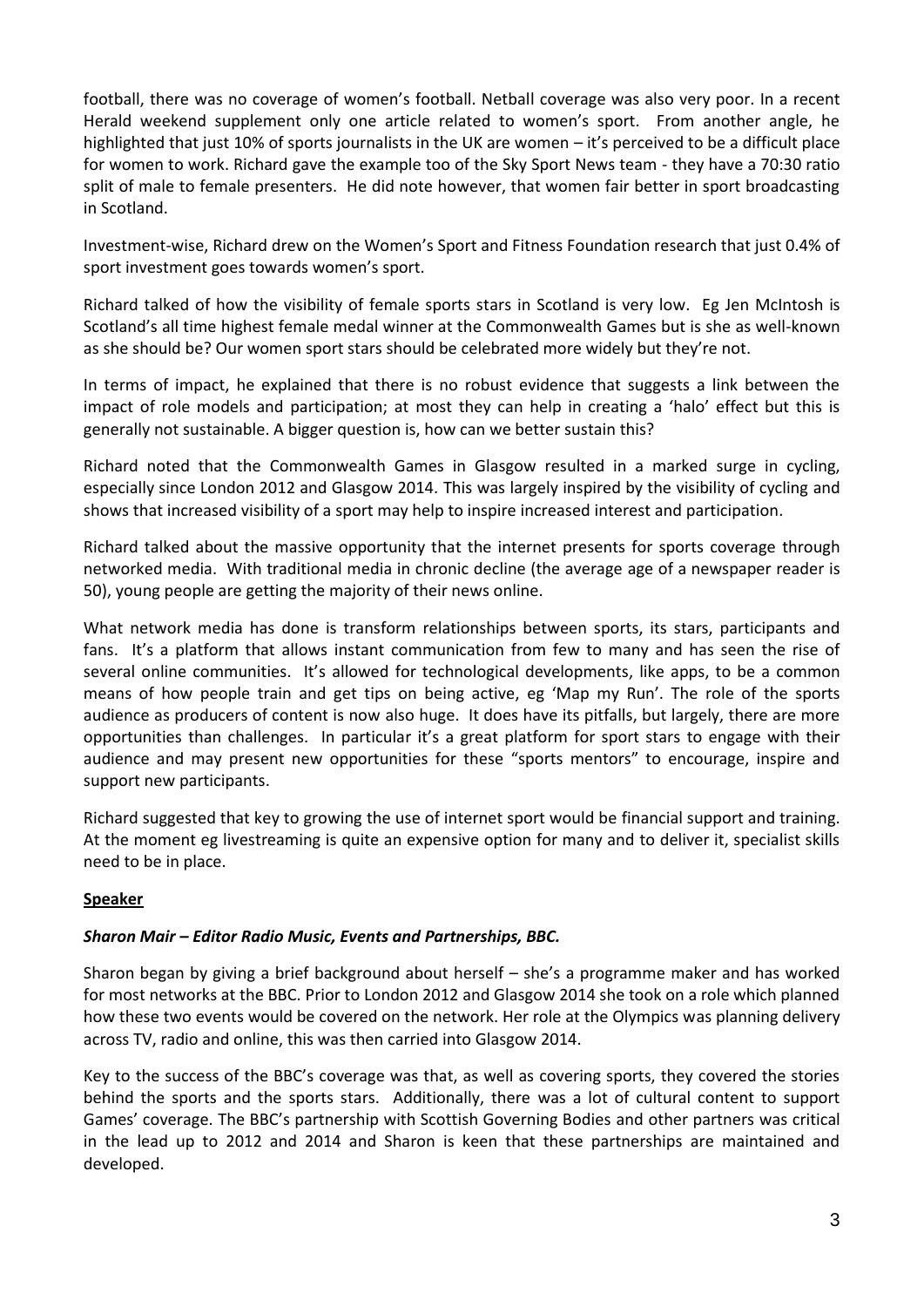The Commonwealth Torch – Sharon explained that this presented a great opportunity to engage across all local authorities and to show-case Scotland to the rest of the UK. The Torch journey allowed them to develop lots of partnerships which helped going forward to the Games.

What was clear in the build up to Glasgow 2014, was that the audience wanted the same level of coverage as they had had for London 2012 – content *when* they wanted in the *form* they wanted it. So for this reason the BBC had Olympic-style ambition for its coverage of Glasgow 2014.

Sharon highlighted culture as a big part of the overall coverage – this was largely based around 'BBC at the Quay' which hosted many events and they brought as many big shows there as possible. This culture coverage alongside the Games really set-up Glasgow well to attract bigger UK events eg SPOTY (BBC Sports Personality Of The Year), Radio 1's Big Weekend etc.

Apprenticeship Scheme – Sharon explained that the BBC currently has an apprenticeship scheme in place which engages young people to learn the skills and upskill them for the skills required for the future in sport. As such, the BBC is always looking for new events opportunities to link to this.

Briefly she picked up on the issue of the BBC Charter and like Fiona Hyslop MSP, encouraged attendees to engage with this process.

In summarising lessons learned from the Games, Sharon talked of how it brought out the best in all partners – working together with great energy to bring out the best in one another with a common purpose and deliver a great event. Crucially it enabled sport to work well with culture and other departments within the BBC, which made for great story-telling. She suggested that it is integrated working like this which works best and that sports and the media should continue to be very clever about how they engage the audience and seeking new opportunities to engage new audiences.

Sharon highlighted to attendees too, that radio is a great platform which is hungry for content and they should not always focus on getting things to TV. She is also keen to further explore: individual stories, profiling stories and broadcasters speaking to/engaging with individuals.

Concluding, she noted the Games as a great lesson in how to effectively cover Para sport. It was also a great lesson in how to effectively create smaller but connected events eg Active Academy at the Emirates Arena, which due to Games buzz, generated high levels of engagement from young people. Sharon also proposed that perhaps there should be 2 Active Academies per year in Scotland as a key strand of the BBC's outreach work and to inspire more people to participate in sport.

### **Speaker**

### *Maggie Ritchie – Freelance Journalist and Media Consultant.*

Maggie began with a Billy Jean King quote: "If you can't see it, you can't be it".

In essence, if you have no visibility then you have no opportunity to inspire or encourage participation – there is no point in keeping your sport a secret!

She explained that she began working with Netball Scotland in the build up to Glasgow 2014. In talking to sports journalists it was clear that they welcomed the stories of the full-time working women's team – the women behind the athletes - she knew she could get netball into the feature/lifestyle columns (weekly/daily papers and radio).

Maggie talked of how inspirational stories are key to getting page space and air time. She drew on a number of examples: BBC Sport 15 featured the story of a player who had come from Australia to be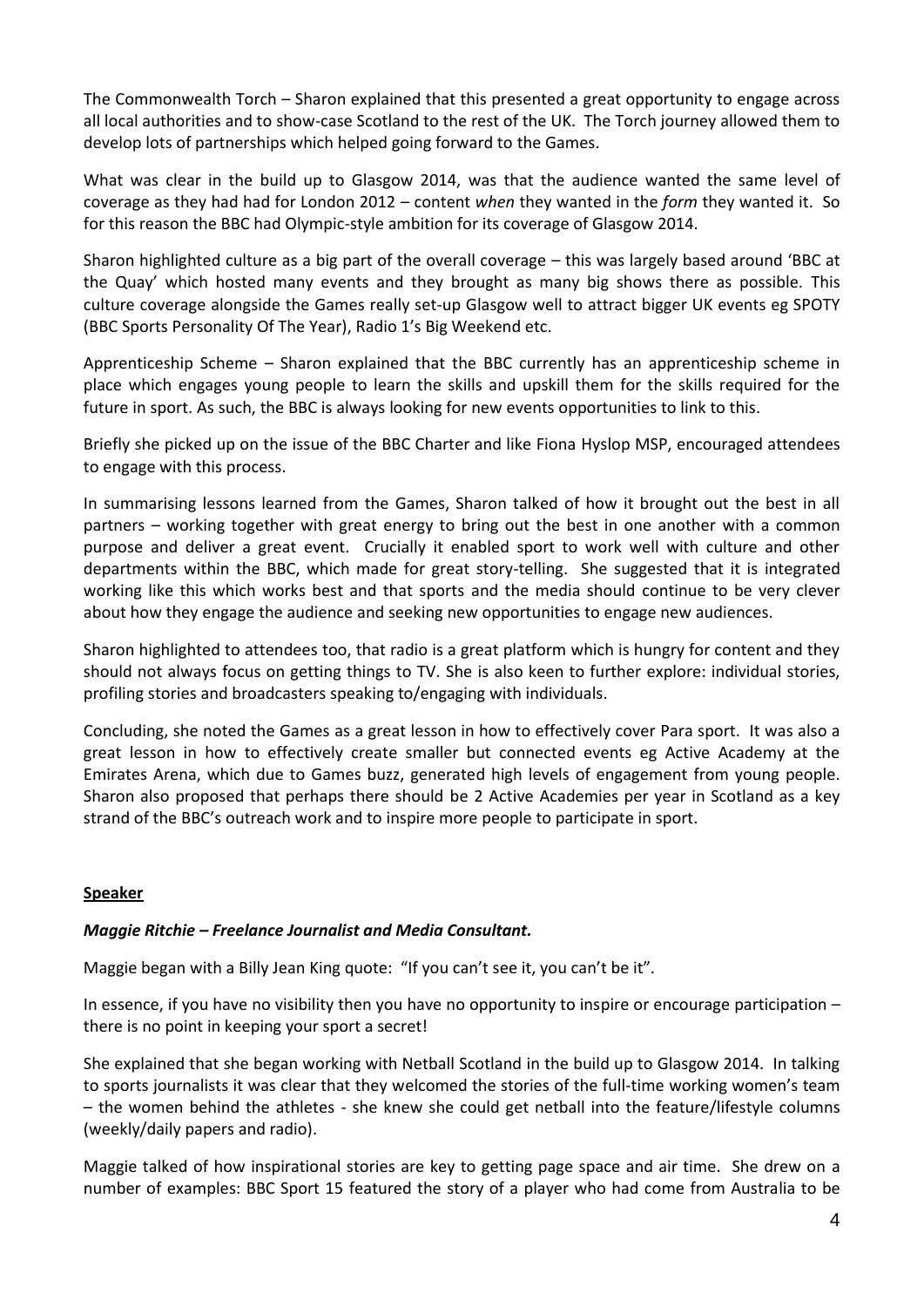part of Team Scotland; a fashion make-over for one of the athletes; a 'looking good while working out' feature (including training tips and modelling new sports kit); BBC Women's Hour and a number of human interest stories.

The feature stories about netball were engaging women who often shied away from sport columns. Additionally, she explained that Netball Scotland had 'played the celeb card' through using Carol Smillie as an ambassador, especially for their 'Bounce Back to Netball' participation campaign which saw Netball Scotland increase its membership by 58%. Key to this was creating stories that ordinary women could connect with.

In summarising, Maggie highlighted that the increased PR both before, during and after Glasgow 2014, has resulted in a growth in Netball Scotland membership and participation. She highlighted that above all else, good content is key – stories and images. Social media is a vital tool too. Local media outlets are also helpful. Netball Scotland has benefitted from having this dedicated PR time and expertise.

Maggie closed with another Billy King quote: "You've got to win in sports - that's talent - but you've also got to learn to remind them you did and how".

### **Q&A**

Liz thanked the speakers and briefly introduced Susan Swarbrick – Herald Writer – who'd be part of the panel for the discussion session. Susan has a particular interest in women in sport and increasing coverage of the breadth of sport following the Commonwealth Games.

- 1) Rebecca Marek (Scottish Youth Parliament) asked Sharon Mair whether there is a Young Sports Person of the Year.
- a) Sharon Mair replied, explaining that SPOTY includes a young person's section.
- 2) Catriona Morrison (Winning Scotland) asked the panel if Scottish sport could piggy back on Sport England's "This Girl Can" campaign
- a) Richard Haynes replied, saying that any campaign like this is a positive thing. The media are facilitators in spreading them. He suggested that if ideas from this English campaign can be applied in Scotland then they should.
- a) Related to this, Sharon Mair again mentioned the Active Academy which had taken place at Games time – here she saw the success of marketing effectively to girls and providing opportunities they are seeking e.g. street dance was the most popular activity for girls aged 9- 11.
- 3) Jay Lee (University of Edinburgh) asked the panel how do you choose what content goes where?
- a) Sharon Mair explained that content is categorised by news, sports news, sport output and sport entertainment. Her advice to attendees, was, if seeking coverage, try to find out who the planning producers are as they are useful contacts to have. She made the point again to attendees not to dismiss non-TV media – social and online media are great platforms.
- 4) Liz Smith MSP asked the panel if they believed the standard of sports journalism to be as high as it once was.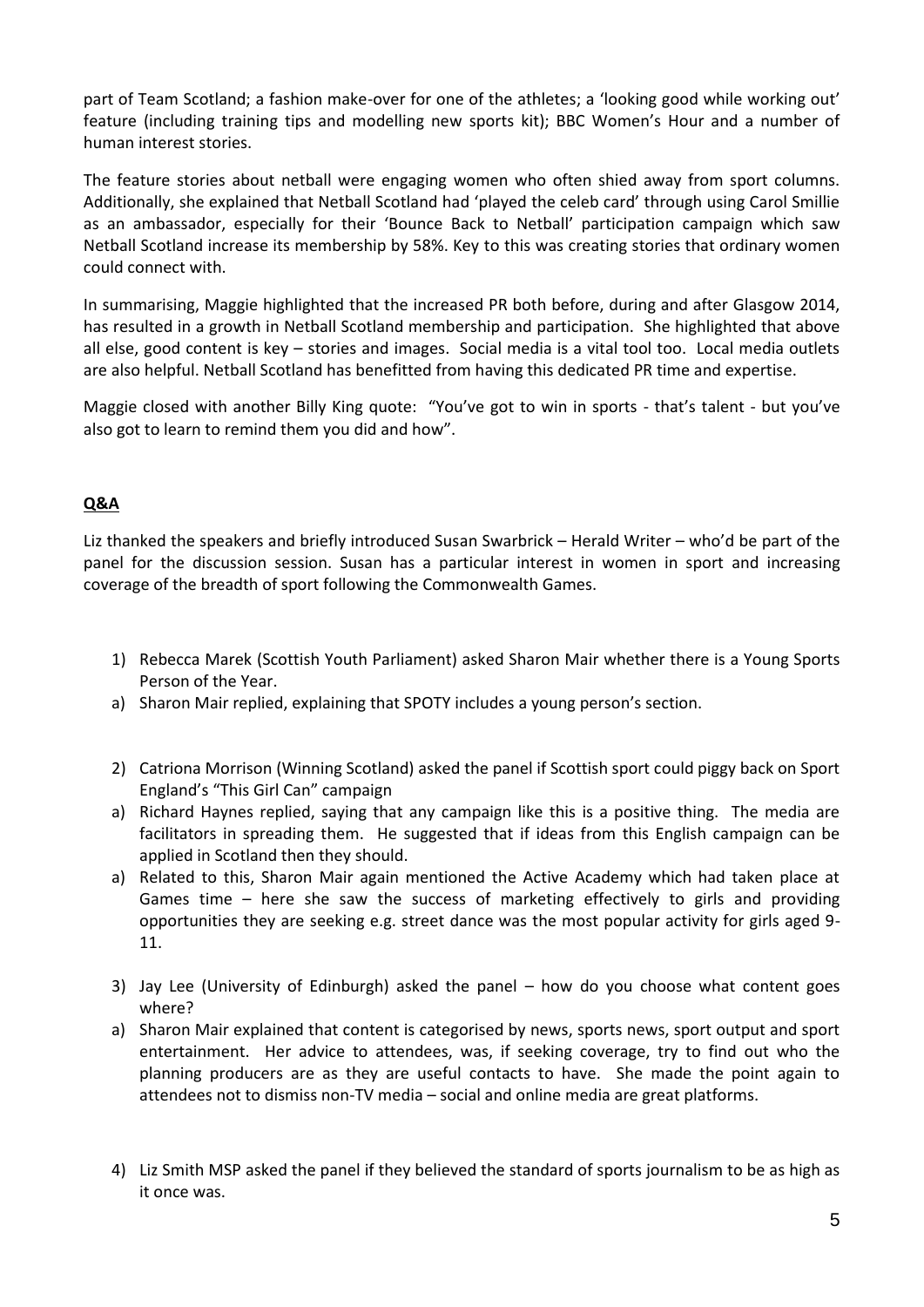a) Richard Haynes talked of how people like Bill McLaren were synonymous with sport. He suggested that now, the question often is, are you an expert in the sport or are you a sports broadcaster? He suggested that the skill of relaying sport knowledge to a wider audience is not an easy one.

Liz queried whether sports journalists still have the time to do research.

- a) Richard said they do, as information is now so readily available. He explained that key for sports is understanding what journalists are looking for in terms of content. The journalists also of course, need to have had good training.
- 5) David Ferguson (Sporta Scotland) asked the panel did Glasgow 2014 open Scotland's eyes to the fact that there is sport beyond football?
- a) Susan Swarbrick replied, suggesting that it did open eyes but whether this will be long-lasting is uncertain. She thinks there is an appetite for more sports.
- a) Maggie Ritchie said that from Netball's point of view, despite concerns that journalists would lose interest in netball after the Games, this has not been the case. She said that the wave of interest has continued and key to sustaining this is continuing good relationships with journalists.
- a) Sharon Mair replied saying that she thinks the Games opened up a lot of people's eyes, particularly for example, thanks to Judo's great start. She re-iterated that the stories behind the sport stars are key as this is what engages people.
- 6) Stew Fowlie (Scottish Student Sport) asked the panel if a multi-sport collaborative approach was the best way forward.
- a) Sharon Mair explained that the BBC met with multiple sports both pre-London 2012 and pre-Glasgow 2014. From this she learnt that as people who work in and love sport, they want to see the success of all sports and not just their own.
- a) Richard Haynes again highlighted the importance of having an impact on editorial content a common challenge for many sports is to be seen more.
- 7) Claire Caffrey (RYA Scotland) asked the panel how do Scottish Governing Bodies of sport (SGBs) get funding for communications/media roles (like her own). She suggested that they are not seen as a funding priority.
- a) Maggie Ritchie explained that Netball Scotland had been working for a long time to get funding to cover her work – **sport**scotland agreed to fund this initially and they've found money from elsewhere to cover payment up until September 2015. She explained that from experience, SGBs need this expertise in their organisations and it should get more recognition.
- 8) Jen Pearson (Scottish Cycling) asked the panel do you think the dominance of bigger sports is partly due to lack of investment in communications roles? Would more investment in roles like this get the right stories out there?
- a) Susan Swarbrick said that it definitely helps to have roles like this in place.
- a) Sharon Mair suggested that a contact within SGBs does really help for a more collaborative way of working.